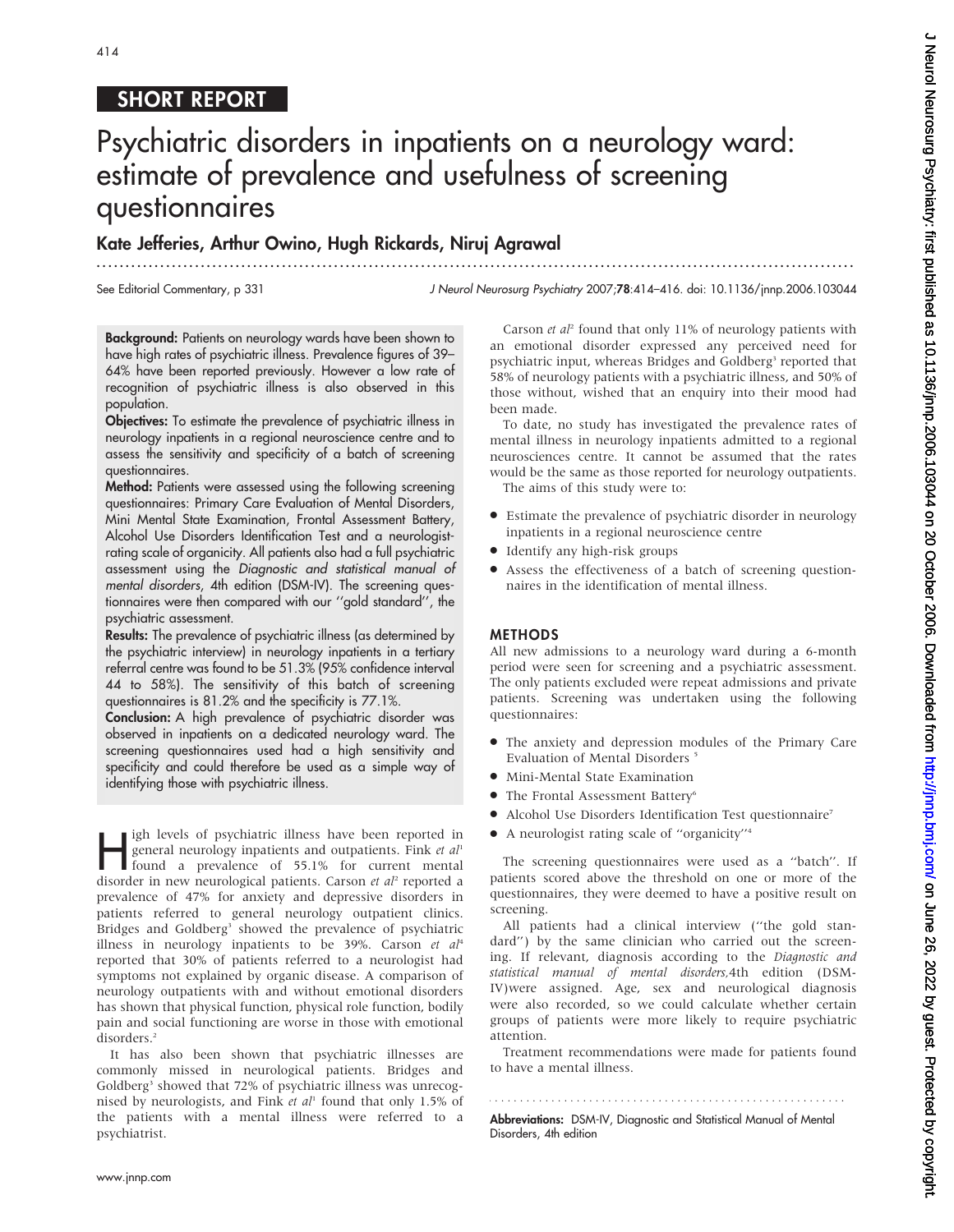

Figure 1 Algorithm for screening process.

### RESULTS

#### Characteristics of the sample

There were 265 consecutive admissions during the study period (fig 1). In total 197 (74%) patients were seen by the researchers; 57.4% were women and 42.6% were men. The age range was 18–91 years (mean (SD) 54.5 years). In all, 56% of patients had a known neurological diagnosis, and 44% had been admitted for diagnostic investigations.

#### Prevalence of mental disorder in our sample

In total, 51.3% of patients fulfilled the DSM-IV criteria for diagnosis of one or more mental disorders (95% confidence interval 44% to 58%), 18.7% fulfilled the criteria for two diagnoses and 5.1% fulfilled the criteria for three or more diagnoses (table 1).

#### Risk factors for mental illness

There were no differences in rates of mental illness between groups in terms of age, sex, or based on whether subjects had a known neurological diagnosis.

#### Are the screening questionnaires correctly identifying the people with mental illness?

Presence of a DSM-IV diagnosis on the Primary Care Evaluation of Mental Disorders was taken as a positive result. A cut-off of  $\leq$  26 was used for the Mini Mental State Examination and  $\geq$ 8 for the Alcohol Use Disorders Identification Test questionnaire. As there was a high correlation between the Mini Mental State Examination and the Frontal Assessment Battery in detection of caseness (correlation coefficient  $= 0.776$ ), the Frontal

| <b>DSM-IV</b> diagnosis                            | Rate in<br>subjects (%) |
|----------------------------------------------------|-------------------------|
| Mood disorders                                     | 24.8                    |
| Delirium, dementia and cognitive disorders         | 17.7                    |
| Anxiety disorders                                  | 12.7                    |
| Adjustment disorders                               | 4.6                     |
| Somatoform disorders                               | 4.5                     |
| Substance use disorders                            | 3                       |
| Personality disorders                              | $\overline{2}$          |
| Disorders usually diagnosed in childhood           | $\overline{2}$          |
| Other disorders that may be of clinical importance | $\overline{2}$          |
| Psychotic disorders                                | $\overline{1}$          |
| Eating disorders                                   | 0.5                     |

Assessment Battery was not used in the final analysis of the sensitivity and specificity.

Of the 197 patients seen, 104 scored positively on screening. Of the 101 who had a diagnosis of mental illness, 82 were picked up on screening and 19 were missed. The screening questionnaires falsely recognised 22 respondents as having mental illness.

Therefore, the sensitivity of the questionnaires as a whole is 81.2% (71.9–88%) and the specificity is 77.1% (67.2–84.8%).

There was no difference in age, sex, and neurological or psychiatric diagnosis for the 19 patients who had a diagnosis of mental illness but were missed by screening compared with the rest of the sample. Of the 19 patients who were missed by screening, only 12 had completed the full batch of questionnaires, whereas six had not been able to complete any of them.

#### **DISCUSSION**

In this study, we have shown that there are high prevalence rates of mental illness in neurology inpatients. These rates are similar to those previously found in neurology outpatients (47–  $64.6\%$ ),<sup>12</sup> but higher than the rates reported in neurology inpatients in generic wards  $(39\%)$ .<sup>13</sup>

We found similar rates of anxiety and depression as previous researchers, but the prevalence of certain groups of psychiatric diagnoses differed in our group compared with those previously studied. Carson et al<sup>4</sup> have previously shown prevalence rates of non-organic disease to be as high as 30% in a general neurology outpatient clinic. We found the prevalence rate of somatoform disorders to be only 4.5%. This can be explained by a number of factors. Some patients were assessed before an organic cause for their symptoms had been excluded. The prevalence rates for somatoform disorders may differ between inpatients and outpatients, or there may be variation in clinical practices between centres.

We showed a low rate of substance misuse in neurology inpatients (3%). Previous prevalence studies looking at patients in a general hospital show rates of alcohol misuse or dependence to be as high as 30% in men and 8% in women.<sup>8</sup>

The batch of screening questionnaires used was shown to have a high sensitivity (81%) and specificity (77%). However, 19 people who had a diagnosis of mental illness were missed by screening. Six of the 19 (32%) patients missed by the screening procedure had been unable to complete any of the screening questionnaires. Only nine of the remaining 182 (5%) patients had not completed any of the questionnaires. If only those who were able to complete the full screening examination were studied, the sensitivity and specificity would be more favourable. The group of patients who were unable to complete any of the questionnaires have a high rate of neuropsychiatric illness. Six of the 15 (40%) patients who did not complete any of the screening questionnaires were found to have mental illness after psychiatric assessment. When instituting a screening protocol in clinical practice, it will be important to ensure that this group is not forgotten.

We saw a high proportion (74%) of all the patients admitted during a 6-month period. However, patients who were missed by the researchers were typically those who were admitted for shorter periods of time. It is not clear whether these patients were significantly different from the rest of the study population and whether this had an effect on our reported prevalence figures.

The fact that the same researcher carried out both the screening questionnaires and clinical assessment might have introduced bias. However, our prevalence figures were in line with previous research. This maximised the number of patients who completed both components of the assessment and minimised inconvenience for patients. Patients were seen at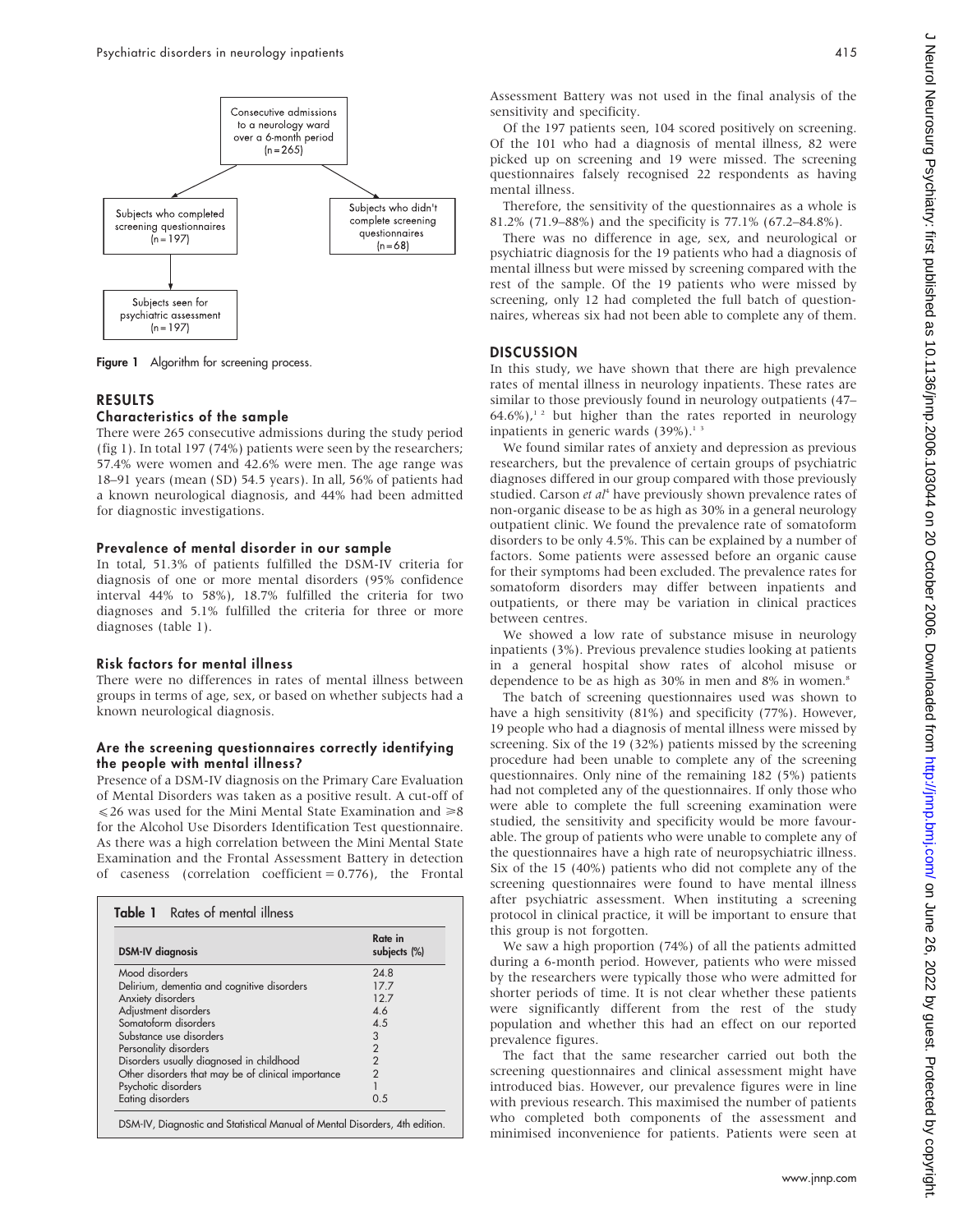various times during their admission. It would be useful in future research to follow up on the outcome of the admission so that a longitudinal view could be applied.

The screening and psychiatric assessments were well received by both patients and also the neurology staff. No patients refused to be seen. Many made positive comments about the improved service. Later survey of the neurologists showed that they found this service useful and acceptable, and were keen for it to be continued.

#### CONCLUSIONS

There is a high prevalence of psychiatric disorder in inpatients on a dedicated neurology ward. The screening questionnaires used had a high sensitivity and specificity and could therefore be used as a simple way of identifying those with psychiatric illness. Considering the high rate of undetected psychiatric comorbidity in this population, which results in distress and burden, this screening process may offer a cost-effective solution that is acceptable to patients and clinicians.

#### ACKNOWLEDGEMENTS

We thank Dr Alan Carson for his advice on screening instruments, Dr Sarah White for her assistance with the statistical analysis and all the staff on Kent Ward for their help in completing the screening questionnaires.

.......................

Authors' affiliations

Kate Jefferies, Farnham Road Hospital, Guildford, Surrey, UK Arthur Owino, Shaftsbury Clinic, Springfield University Hospital, London, UK

Hugh Rickards, Department of Neuropsychiatry, Queen Elizabeth Psychiatric Hospital, Edgbaston, Birmingham, UK

Niruj Agrawal, Neuropsychiatry Service, Clare House, St George's Hospital, London, UK

Competing interests: None.

Correspondence to: Dr K Jefferies, Farnham Road Hospital, Guildford, Surrey GU2 7LX, UK; katejefferies@tiscali.co.uk

Received 25 July 2006 Revised 10 October 2006 Accepted 14 October 2006 Published Online First 20 October 2006

#### **REFERENCES**

- 1 Fink P, Hansen M, Sondergaard L, et al. Mental illness in new neurological
- patients. *J Neurol Neurosurg Psychiatry* 2003;**74**:817–19.<br>2 **Carson A**, Ringbauer B, MacKenzie L, *et al.* Neurological disease, emotional disorder, and disability: they are related: a study of 300 consecutive new referrals to a neurology outpatient department. J Neurol Neurosurg Psychiatry 2000;68:202–6.
- 3 Bridges K, Goldberg D. Psychiatric illness in inpatients with neurological disorders: patients' views on discussion of emotional problems with neurologists. BMJ 1984;289:656–8.
- 4 Carson A, Ringbauer B, Stone J, et al. Do medically unexplained symptoms matter? A prospective cohort study of 300 new referrals to neurology outpatient clinics. J Neurol Neurosurg Psychiatry 2000;68:207–10.
- 5 **Spitzer RL**, Williams JBW, Kroenke K, et al. Utility of a new procedure for diagnosing mental disorders in primary care; The PRIME-MD 1000 Study. JAMA 1994;272:1749-56.
- 6 Dubois B, Slachevsky A, Litvan I, et al. The FAB, a frontal assessment battery at bedside. Neurology 2000;55:1621–6.
- 7 Saunders JB, Aasland OG, Babor TF, et al. Development of the alcohol use disorders identification test (AUDIT): WHO collaborative project on early detection of persons with harmful alcohol consumption-II. Addiction 1993;88:791–803.
- 8 Hearne R, Connolly A, Sheehan J. Alcohol abuse: prevalence and detection in a general hospital. J R Soc Med 2002;95:84–7.